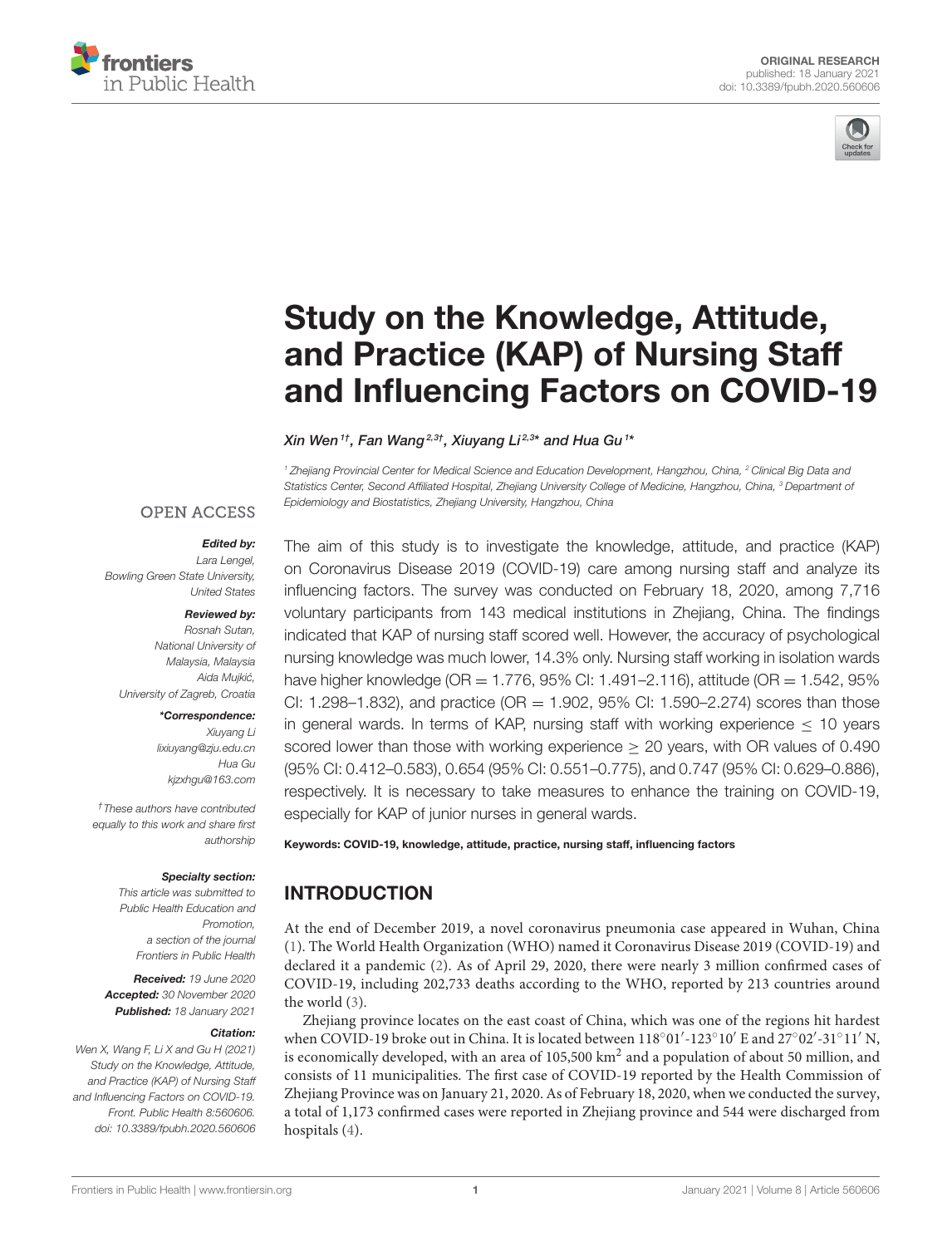The model of KAP is divided into three continuous processes that help to explain human behavior. As a new respiratory infectious disease, COVID-19-related nursing care involves new knowledge and contents. Attitude and practice of nursing staff also affect the progression and prognosis of the disease. The purpose of the study is to understand the nursing staffs' knowledge, attitude, and practice (KAP) on COVID-19 and its influencing factors, which can provide a basis for further targeted improvement measures, and provide references for subsequent relevant training or policy-making to improve the quality of clinical nursing.

# MATERIALS AND METHODS

# **Participants**

We organized an anonymous and online survey on COVID-19 nursing for all nursing staff in our province through the questionnaire star, a mobile app, which greatly improved the efficiency of survey. A total of 7,716 nursing staff from 143 medical institutions volunteered to participate in the survey, which includes 11 medical institutions at the provincial level, 53 institutions at the municipal level, and 79 institutions at the county level. The survey was conducted on February 18, 2020, 68 days after the report of the first case in China (December 12, 2019).

# Survey Instrument

The self-designed questionnaire includes basic information, nursing knowledge, nursing attitude, and nursing practice on COVID-19 care. The questions were designed based on "COVID-19 diagnosis and treatment scheme (seventh edition)," "COVID-19 prevention and control program (sixth edition)," "COVID-19 laboratory testing technology guide (fifth edition)" and "COVID-19 psychological counseling work plan," which were issued by the National Health Commission of China and were revised and verified by five frontline medical experts from a designated hospital of COVID-19.

The questionnaire is composed of two parts. The first part is general information including age, educational background, work experience, hospital rank, and workplace (outpatient clinics and emergency departments, fever clinics, isolation wards, and general wards). The second part assessed the KAP of nursing staff. The knowledge section includes suspected patient care, confirmed patient care, specimen collection, psychological care, and discharge guidance. There are 10 knowledge-related questions, 1 point for each correct answer, with a total score of 10 points. The attitude section includes a self-assessment of knowledge mastery, the desire to learn more knowledge, the influence of emotional state on nursing quality, and the ability and confidence to nursing care for COVID-19. Each question is scored on five levels, ranging from 1 point to 5 points. The total score is 20 points. The practice section includes implementing nursing in accordance with the nursing requirements of infectious diseases, preventing cross-infection consciously, changing daily manner of work to meet the needs during COVID-19, and adapting to psychological changes of patients actively. There are four nursing practice questions. Each question is scored on four levels, ranging from 1 point to 4 points. The total score is 16 points.

# Statistical Methods

Categorical data were described by numbers and percentages. The average scores of KAP were presented as median and interquartile range. Spearman rank correlation analysis or Kruskal–Wallis test was performed to analyze the relation between KAP scores and its factors. Ordered classification logistics regression analysis was performed to identify the risk factors affecting, and outcomes were presented as odds ratio and 95% confidence interval (CI). Data were analyzed using SPSS statistical software version 19.0. Two-tailed P value  $\leq 0.05$  was considered as statistically significant.

# RESULTS

# Demographic Characteristics

In the study, a total of 7,716 nursing staff volunteered to participate in the survey; 7,716 valid questionnaires were returned. Of the participants, 47.8% were under 30 years old and 50.2% were aged from 31 to 49; 76.6% have an undergraduate education background; 58.9% have a working experience of <10 years; 60.7% are from municipal hospitals; 74.8% worked in general wards, 16.9% in outpatient clinics and emergency departments, 6.1% in isolation wards, and 2.2% in fever clinics (**[Table 1](#page-2-0)**).

# The KAP on COVID-19

The median and interquartile range of nursing knowledge, attitude, and practice on COVID-19 were 8 (2), 16 (3), and 14 (2), respectively.

The study shows that there is a high awareness rate among the respondents as to "patients' specimen collection," "requirement of patients' temperature measuring before discharge," "principles of placement in wards for suspected cases," and "nursing procedure requirements for suspected cases," with a correct answer rate of 99.0, 98.4, 95.8, and 95.8%, respectively. The correct rate of "frequency and duration of ventilation in wards," "discharge standards for patients," and "de-quarantine standards for suspected cases" was 73.4, 72.0, and 68.1%, respectively. The correct rate of "patients' psychological status" was only 14.3%.

Of the respondents, 65.3% believed that they had a good command of the COVID-19 nursing knowledge. The proportion of respondents with a strong desire to learn more nursing knowledge on COVID-19 was 74.3%. Facing the infectious disease, 17.5% of participants thought it had no impact on their nursing care quality; 66.4% thought they were neither panicked nor imprudent, and would try to ensure the nursing care quality; 9.3% indicated they had some anxiety and depression, which may affect their nursing quality and efficiency; 36.3% thought they were fully competent and confident to do a good job, while 47.6% thought they were competent and confident enough.

Of the respondents, 35.6% said they were fully able to care for COVID-19 patients according to the standards, 55.8% of them were basically able to handle in accordance with standards, and 8.5% said they were not yet good enough. In terms of consciously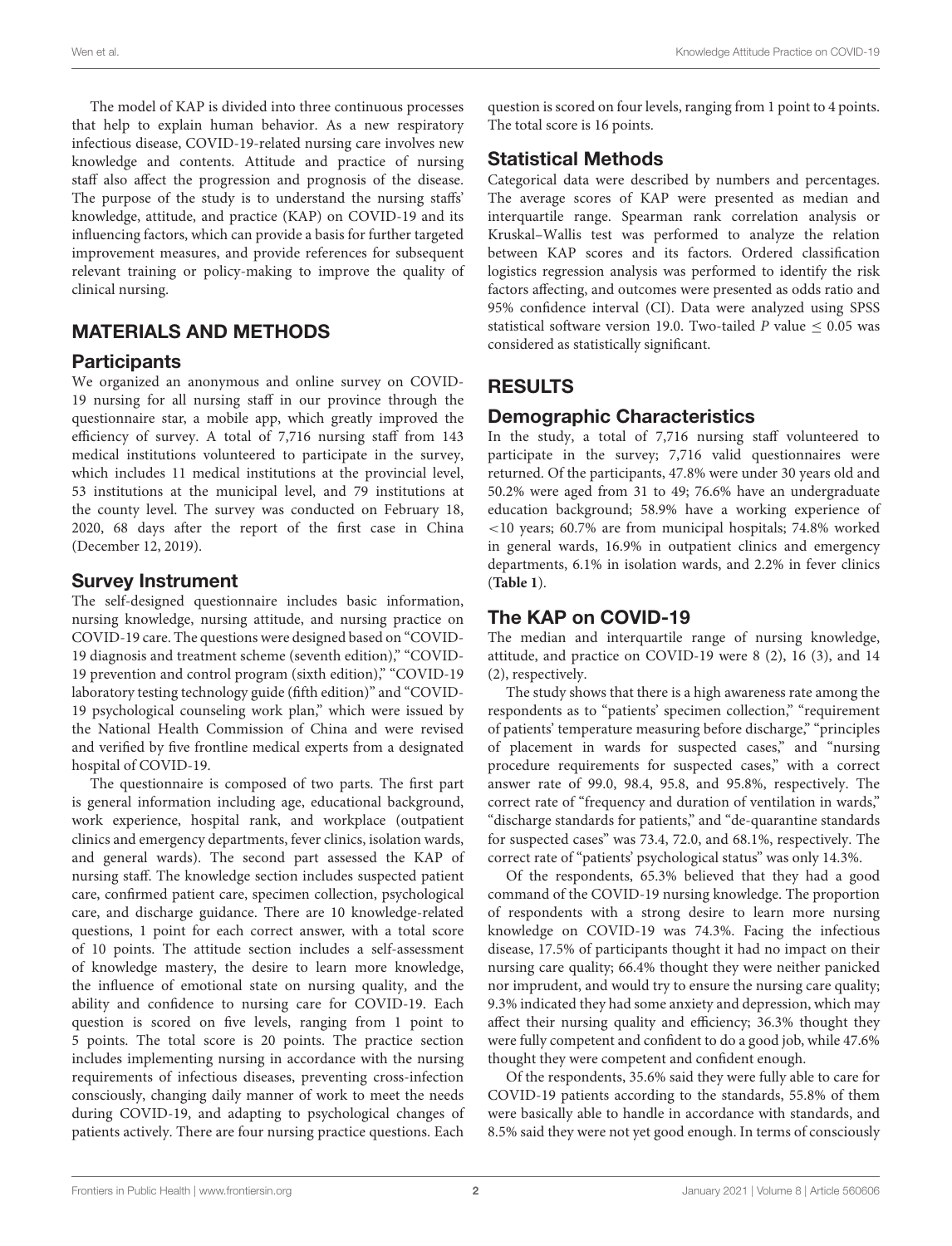<span id="page-2-0"></span>TABLE 1 | The relation between demographic characteristics of responders and KAP scores.

| <b>Characteristics</b>   | Demographic variables                        | Number | Percentage | Knowledge         |         | <b>Attitude</b>   |                | Practice          |                |
|--------------------------|----------------------------------------------|--------|------------|-------------------|---------|-------------------|----------------|-------------------|----------------|
|                          |                                              |        |            | <b>Statistics</b> | P       | <b>Statistics</b> | $\overline{P}$ | <b>Statistics</b> | $\overline{P}$ |
| Age                      |                                              |        |            | 0.143             | < 0.001 | 0.140             | < 0.001        | 0.096             | < 0.001        |
|                          | $\leq$ 30 years                              | 3,689  | 47.81      |                   |         |                   |                |                   |                |
|                          | 31-49 years                                  | 3,870  | 50.16      |                   |         |                   |                |                   |                |
|                          | $\geq$ 50 years                              | 157    | 2.03       |                   |         |                   |                |                   |                |
| <b>Educational level</b> |                                              |        |            | 0.114             | < 0.001 | 0.045             | < 0.001        | 0.013             | 0.240          |
|                          | College degree or below                      | 1,781  | 23.08      |                   |         |                   |                |                   |                |
|                          | Undergraduate                                | 5,908  | 76.57      |                   |         |                   |                |                   |                |
|                          | Postgraduate                                 | 27     | 0.35       |                   |         |                   |                |                   |                |
| Working experience       |                                              |        |            | 0.161             | < 0.001 | 0.145             | < 0.001        | 0.102             | < 0.001        |
|                          | $\leq$ 10 years                              | 4,546  | 58.91      |                   |         |                   |                |                   |                |
|                          | $11-19$ years                                | 2,188  | 28.36      |                   |         |                   |                |                   |                |
|                          | $\geq$ 20 years                              | 982    | 12.73      |                   |         |                   |                |                   |                |
| Hospital rank            |                                              |        |            | 0.029             | 0.010   | 0.015             | 0.177          | 0.340             | 0.003          |
|                          | County level                                 | 1,954  | 25.32      |                   |         |                   |                |                   |                |
|                          | Municipal level                              | 4,680  | 60.65      |                   |         |                   |                |                   |                |
|                          | Provincial level                             | 1,082  | 14.02      |                   |         |                   |                |                   |                |
| Field of work            |                                              |        |            | 52.421*           | < 0.001 | 32.699*           | < 0.001        | 64.503*           | < 0.001        |
|                          | Outpatient clinics and emergency departments | 1,307  | 16.94      |                   |         |                   |                |                   |                |
|                          | Fever clinics                                | 169    | 2.19       |                   |         |                   |                |                   |                |
|                          | <b>Isolation</b> wards                       | 472    | 6.12       |                   |         |                   |                |                   |                |
|                          | General wards                                | 5,768  | 74.75      |                   |         |                   |                |                   |                |

\**is* χ 2 *, others are rs.*

preventing cross-infection, 37.6% thought they did quite well and 53.8% thought they did good enough (**[Table 2](#page-3-0)**).

## Access to COVID-19 Nursing Knowledge

According to the survey, the main ways to acquire COVID-19 nursing knowledge were online video, training organized by hospitals, and website information. The proportion of respondents who acquired knowledge through the above three ways was 92.6, 88.6, and 74.9% respectively. Communication among colleagues, TV, and radio closely followed, with proportions of 64.9, 56.4, and 30.9%, respectively. The percentage of respondents who acquired knowledge through other means, such as newspapers, was lower (<20.0%).

### Single-Factor Correlation Analysis of the Factors Affecting KAP Scores

We analyze the relationship between knowledge, attitude, and behavior. The results showed that knowledge was related to attitude ( $r_s = 0.083, P < 0.001$ ) and behavior ( $r_s = 0.044, P <$ 0.001). Attitude was positively related to behavior ( $r_s = 0.553$ ,  $P < 0.001$ ).

In order to study the relationship between different factors and KAP scores, we conducted a single-factor rank correlation analysis. We found that age had a positive correlation with the scores of KAP, so did working experience. The correlation between workplace and the scores of KAP was also statistically significant. Educational background was not related to practice scores, but to knowledge and attitude scores. There was a positive correlation between hospital rank and knowledge score or practice score (**[Table 1](#page-2-0)**).

### Ordered Classification Logistics Regression Analysis to Identify the Influencing Factors of KAP Scores

Using quartile as cutoff point, the scores of KAP were divided into four grades and set as the dependent variable, respectively. All factors were included into independent variables.

Ordered classification logistics regression analysis showed that knowledge score of respondents aged under 30 or 11–49 is lower than that of respondents aged over 50 years; the OR value was 0.565 (95% CI: 0.397–0.803) and 0.625 (95% CI: 0.450– 0.870). The result of work experience was consistent with age. The knowledge score of nursing staff in provincial hospitals was higher than both the scores in county level hospitals ( $OR = 0.729$ , 95% CI: 0.635-0.837) and in municipal level hospitals (OR  $=$ 0.754, 95% CI: 0.667–0.853). Nurses working in fever clinics and isolation wards scored higher than those in general wards, and the OR values were 1.657 (95% CI: 1.248–2.201) and 1.776 (95% CI: 1.491–2.116), respectively.

In terms of attitude, respondents aged  $\geq$ 50 years scored higher than those aged  $\leq 30$  (OR = 0.630, 95% CI: 0.449– 0.883). Respondents with working experience  $\leq$ 10 years scored lower than those  $\geq$  20 years (OR = 0.654, 95% CI: 0.551–0.775).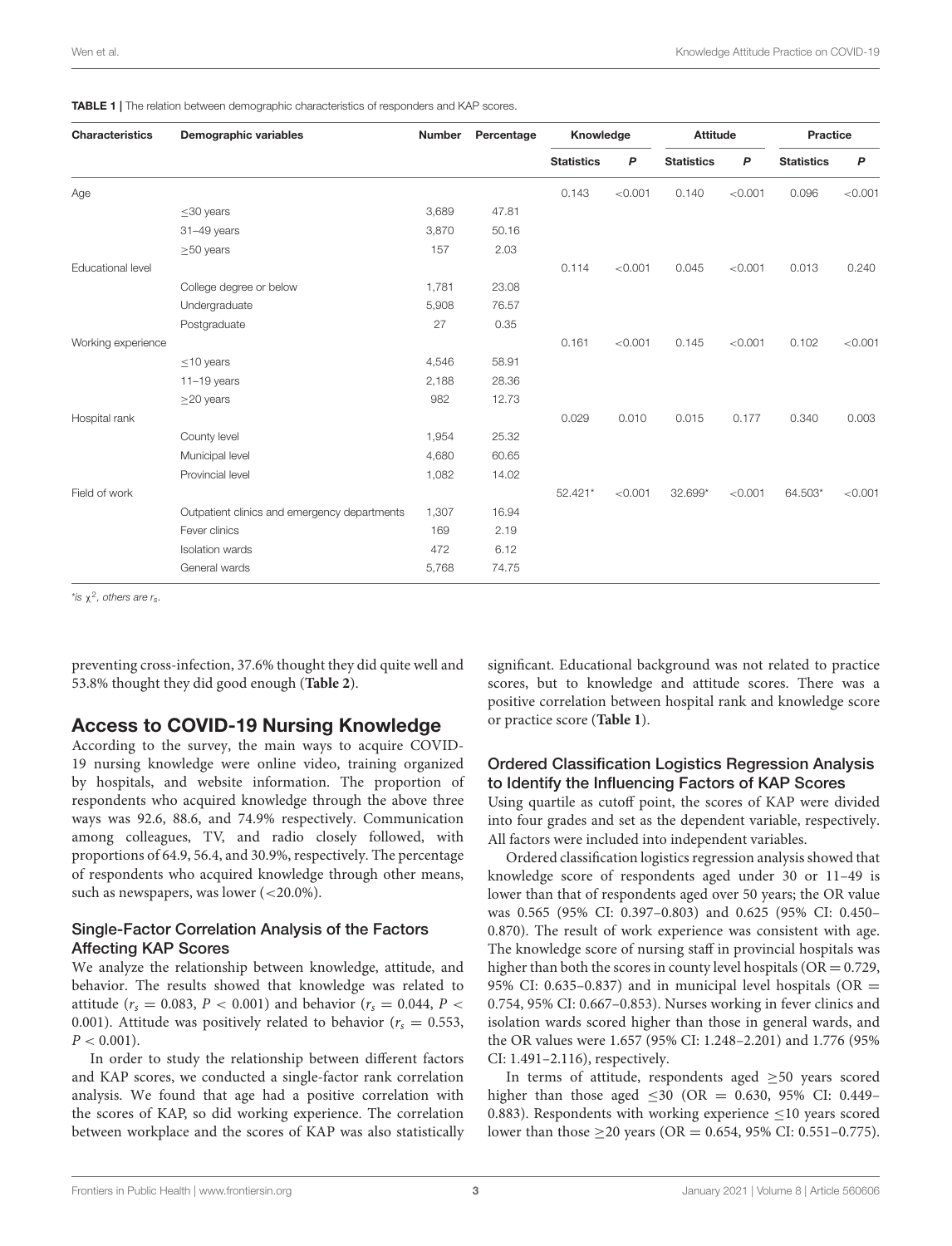<span id="page-3-0"></span>

| Specimen collection<br>Psychological care<br>Discharge guidance<br>Suspected patient care<br>Confirmed patient care<br>Knowledge mastery | Total scores $= 10$<br>$0 - 1$<br>$0 - 1$<br>$0 - 2$<br>$0 - 3$<br>$0 - 3$<br>Total scores $= 20$<br>$1 - 5$ | $\pmb{n}$<br>7,639<br>1,100<br>1,474<br>267<br>983 | Constituent<br>ratio (%)<br>99.00<br>14.26<br>19.10<br>3.46<br>12.74 | $\boldsymbol{n}$<br>6,218<br>2,564 | Constituent<br>ratio (%)<br>80.59 | $\mathsf{n}$ | Constituent<br>ratio (%) | $\mathbf n$ | Constituent<br>ratio (%) | $\boldsymbol{n}$ | Constituent<br>ratio (%) |
|------------------------------------------------------------------------------------------------------------------------------------------|--------------------------------------------------------------------------------------------------------------|----------------------------------------------------|----------------------------------------------------------------------|------------------------------------|-----------------------------------|--------------|--------------------------|-------------|--------------------------|------------------|--------------------------|
|                                                                                                                                          |                                                                                                              |                                                    |                                                                      |                                    |                                   |              |                          |             |                          |                  |                          |
|                                                                                                                                          |                                                                                                              |                                                    |                                                                      |                                    |                                   |              |                          |             |                          |                  |                          |
|                                                                                                                                          |                                                                                                              |                                                    |                                                                      |                                    |                                   |              |                          |             |                          |                  |                          |
|                                                                                                                                          |                                                                                                              |                                                    |                                                                      |                                    |                                   |              |                          |             |                          |                  |                          |
|                                                                                                                                          |                                                                                                              |                                                    |                                                                      |                                    |                                   |              |                          |             |                          |                  |                          |
|                                                                                                                                          |                                                                                                              |                                                    |                                                                      |                                    | 33.23                             | 4,880        | 63.25                    |             |                          |                  |                          |
|                                                                                                                                          |                                                                                                              |                                                    |                                                                      | 2,922                              | 37.87                             | 3,709        | 48.07                    |             |                          |                  |                          |
|                                                                                                                                          |                                                                                                              |                                                    |                                                                      |                                    |                                   |              |                          |             |                          |                  |                          |
|                                                                                                                                          |                                                                                                              | $\mathsf O$                                        | $\circ$                                                              | 25                                 | 0.32                              | 2,653        | 34.38                    | 4,586       | 59.43                    | 452              | 5.86                     |
| Learn more knowledge                                                                                                                     | $1 - 5$                                                                                                      | 5                                                  | 0.06                                                                 | $\overline{4}$                     | 0.05                              | 207          | 2.68                     | 1,929       | 25.00                    | 5,571            | 72.20                    |
| Emotional state                                                                                                                          | $1 - 5$                                                                                                      | 20                                                 | 0.26                                                                 | 715                                | 9.27                              | 507          | 6.57                     | 5121        | 66.37                    | 1,353            | 17.53                    |
| Confidence in nursing                                                                                                                    | $1 - 5$                                                                                                      | 6                                                  | 0.08                                                                 | 71                                 | 0.92                              | 1,163        | 15.07                    | 3,674       | 47.62                    | 2,802            | 36.31                    |
|                                                                                                                                          | Total scores $= 16$                                                                                          |                                                    |                                                                      |                                    |                                   |              |                          |             |                          |                  |                          |
| Standardized care                                                                                                                        | $1 - 4$                                                                                                      | $\overline{7}$                                     | 0.09                                                                 | 657                                | 8.51                              | 4,302        | 55.75                    | 2,750       | 35.64                    |                  |                          |
| Prevent cross infection                                                                                                                  | $1 - 4$                                                                                                      | $\,8\,$                                            | 0.10                                                                 | 658                                | 8.53                              | 4,148        | 53.76                    | 2,902       | 37.61                    |                  |                          |
| Change manner of<br>work                                                                                                                 | $1 - 4$                                                                                                      | $\mathbf{1}$                                       | 0.01                                                                 | 69                                 | 0.89                              | 1,891        | 24.51                    | 5,755       | 74.59                    |                  |                          |
| Adapt to patient's<br>psychological changes                                                                                              | $1 - 4$                                                                                                      | $\,6\,$                                            | 0.08                                                                 | 211                                | 2.73                              | 2,078        | 26.93                    | 5,421       | 70.26                    |                  |                          |
|                                                                                                                                          |                                                                                                              |                                                    |                                                                      |                                    |                                   |              |                          |             |                          |                  |                          |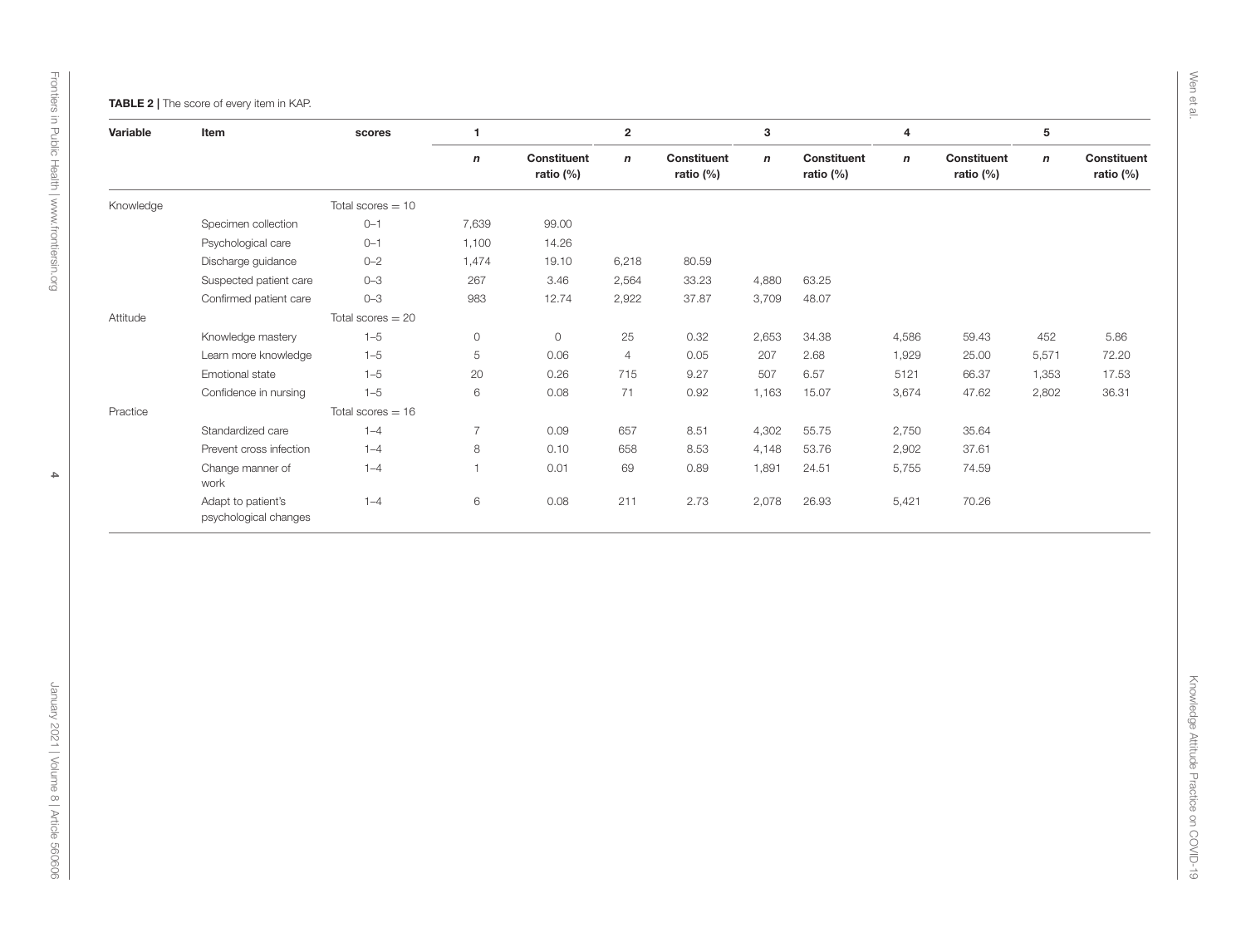| Dependent variable | <b>Characteristics</b> |                       | Reference    | β        | S.E.  | <b>Wald Chisg</b> | P       | <b>OR</b> | 95% CI          |
|--------------------|------------------------|-----------------------|--------------|----------|-------|-------------------|---------|-----------|-----------------|
| Knowledge          | Age                    | $\leq 30$             | $\geq 50$    | $-0.572$ | 0.180 | 10.137            | 0.001   | 0.565     | 0.397-0.803     |
|                    |                        | $31 - 49$             | $\geq 50$    | $-0.469$ | 0.169 | 7.766             | 0.005   | 0.625     | 0.450-0.870     |
|                    | Working time           | $\leq 10$             | $\geq$ 20    | $-0.713$ | 0.088 | 64.985            | < 0.001 | 0.490     | $0.412 - 0.583$ |
|                    |                        | $11 - 19$             | $\geq$ 20    | $-0.488$ | 0.076 | 40.751            | < 0.001 | 0.614     | 0.529-0.713     |
|                    | Hospital rank          | County                | Province     | $-0.316$ | 0.071 | 20.095            | < 0.001 | 0.729     | 0.635-0.837     |
|                    |                        | City                  | Province     | $-0.282$ | 0.063 | 20.078            | < 0.001 | 0.754     | $0.667 - 0.853$ |
|                    | Field of work          | Fever clinic          | General ward | 0.505    | 0.145 | 12.175            | < 0.001 | 1.657     | 1.248-2.201     |
|                    |                        | <b>Isolation</b> ward | General ward | 0.575    | 0.089 | 41.447            | < 0.001 | 1.776     | 1.491-2.116     |
| Attitude           | Age                    | $\leq 30$             | >50          | $-0.462$ | 0.172 | 7.188             | 0.007   | 0.630     | 0.449-0.883     |
|                    | Working time           | $\leq 10$             | >20          | $-0.425$ | 0.087 | 23.968            | < 0.001 | 0.654     | $0.551 - 0.775$ |
|                    | Field of work          | <b>Isolation</b> ward | General ward | 0.433    | 0.088 | 24.329            | < 0.001 | 1.542     | 1.298-1.832     |
| Practice           | Working time           | $<$ 10                | >20          | $-0.292$ | 0.087 | 11.188            | 0.001   | 0.747     | 0.629-0.886     |
|                    | Hospital rank          | County                | Province     | $-0.205$ | 0.070 | 8.575             | 0.003   | 0.815     | 0.710-0.935     |
|                    | Field of work          | Fever clinic          | General ward | 0.312    | 0.144 | 4.701             | 0.030   | 1.367     | 1.030-1.812     |
|                    |                        | <b>Isolation</b> ward | General ward | 0.643    | 0.091 | 49.584            | < 0.001 | 1.902     | 1.590-2.274     |
|                    |                        |                       |              |          |       |                   |         |           |                 |

<span id="page-4-0"></span>TABLE 3 | Ordered classification logistics regression analysis of the risk factors about KAP scores.

Respondents in isolation wards scored higher than those in general wards (OR = 1.542 95% CI: 1.298–1.832).

Respondents with work experience  $\geq$ 20 years scored higher than those  $\leq 10$  years in practice scores (OR = 0.747, 95%) CI: 0.629–0.886). Respondents working in provincial hospitals scored higher than those in county hospitals ( $OR = 0.815, 95\%$ CI: 0.710–0.935). Workers from fever clinics and isolation wards have higher scores than those in general wards. The OR values were 1.367 (95% CI: 1.030–1.812) and 1.902 (95% CI: 1.590– 2.274), respectively (**[Table 3](#page-4-0)**).

# **DISCUSSION**

The number of people diagnosed with COVID-19 was increasing continuously. The appearance of COVID-19 was listed by WHO as a "Public Health Emergency of International Concern" (PHEIC) [\(5\)](#page-5-4), which is the highest level of infectious disease emergency response within the WHO system. It is important to staff enough nurses to care for the infected and ensure the quality of care in major public health emergencies [\(6\)](#page-5-5). Our research was conducted during the new coronary pneumonia epidemic and the sample size was large, which is representative of the KAP of nursing staff regarding COVID-19.

The results of our study showed that nurses working in isolation wards have higher KAP scores than those in general wards. The KAP scores in outpatient and emergency departments were not so different from those in general wards. For sudden infectious diseases, the workload of nursing staff is large, and they face the risk of infection and bear greater psychological pressure than doctors [\(7\)](#page-5-6). A study showed that non-frontline workers had lower confidence in defeating the virus compared to frontline HCWs [\(8\)](#page-5-7). Acquiring knowledge, generating beliefs, and forming behavior are three consecutive processes [\(9\)](#page-5-8).

Higher scores of KAP help avoid occupational exposure and prevent nosocomial infections among nursing staff. Of the infected health care workers who were presumed to have been infected in hospital, 31 (77.5%) were from general wards, 7 (17.5%) were from the emergency department, and 2 (5%) were from the ICU [\(10\)](#page-5-9). This may be related to a lack of knowledge or awareness of protection among nursing staff in general wards.

Another important influencing factor we found was working experience, which was significantly associated with the KAP scores. Nurses who worked more than 20 years have a significantly higher score than those who worked <10 years. Our result is similar to other studies [\(11,](#page-5-10) [12\)](#page-5-11). The richer his/her work experience, the more confident is the nurse to face and deal with public health emergencies.

We found that the knowledge and behavior scores of respondents from provincial units were higher than those from county units. The difference may be partly because of necessary equipment and protective measures against infection in provincial-level health institutions, as well as the higher accessibility of relevant information and training on COVID-19.

The theory model of KAP is widely used in nursing work. Knowledge is the basis of behavior change, which is also the decisive factor. This study found that the scoring rate of psychological nursing was only 14.3%. In terms of knowledge on COVID-19, 59.4% of the nursing staff showed that they had a better grasp of relevant knowledge, only 5.9% showed that they had fully mastered it, and 72.2% of the nursing staff said they hoped to continue to learn more about the new coronary pneumonia. Knowledge is a prerequisite for establishing prevention beliefs. Compared with health problems, nursing staff are more likely to ignore the psychological needs of patients. When facing an unknown disease without